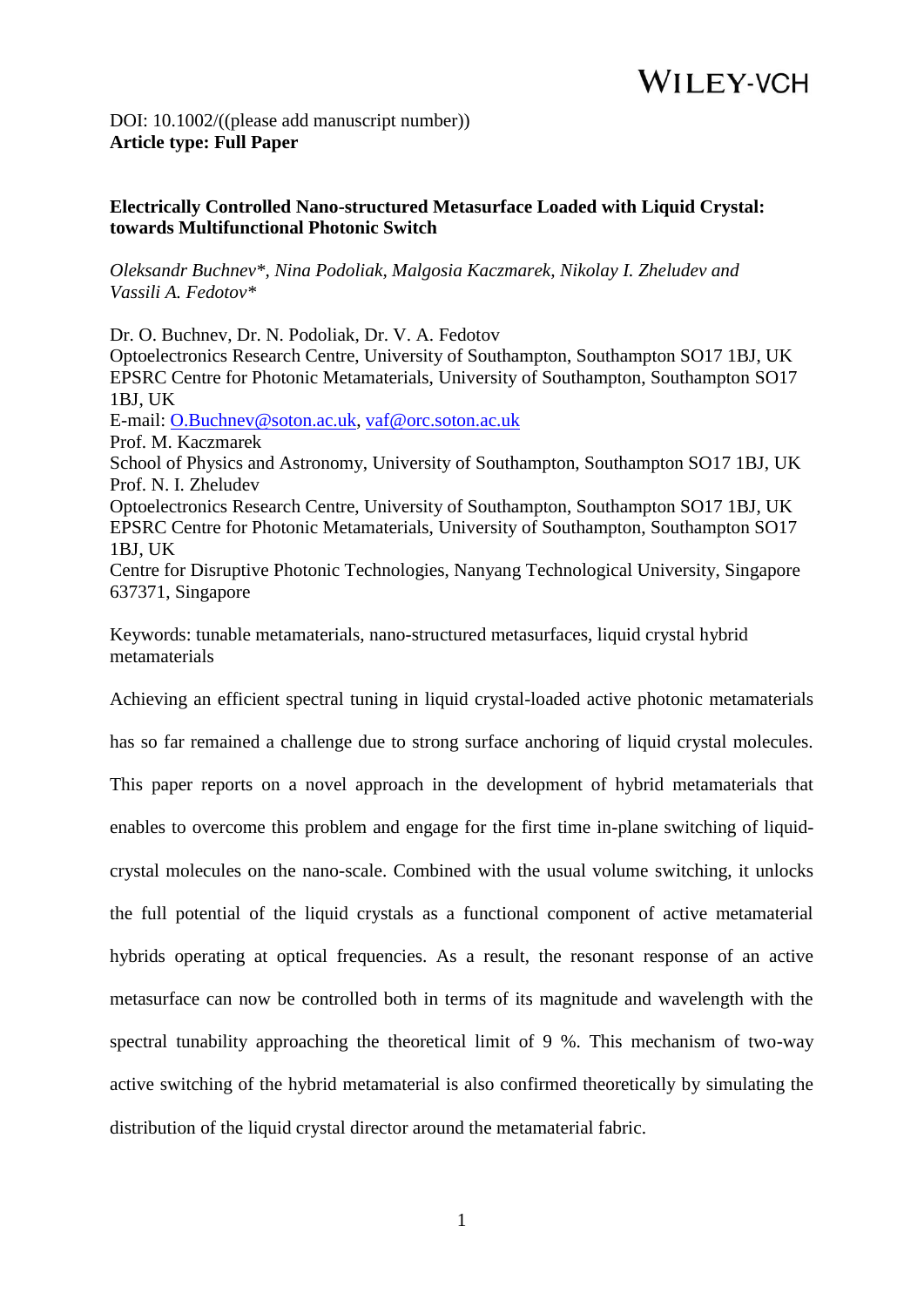#### **1. Introduction**

Metasurfaces (or planar metamaterials) represent a special class of low-dimensional artificial photonic media – periodically structured metallic surfaces and thin films that can transmit, reflect and absorb light with no diffraction. Planar metamaterials offer unprecedented flexibility in the design and control of light propagation, replacing bulk optical components,  $[1, 2, 3, 4, 5]$  and exhibiting exotic optical effects such as asymmetric transmission  $[6]$  and extrinsic optical activity.<sup>[7]</sup> whereas recent demonstrations of anomalous reflection and refraction by metasurfaces have opened a new exciting chapter in photonic research.<sup>[8, 9]</sup> Metasurfaces can be readily fabricated using existing planar technologies, while hybridization of their fabric with naturally available functional materials should enable dynamic control over their optical properties, dramatically expanding the range of potential metamaterial applications.[10,11]

Among the existing functional materials, liquid crystals (LCs) possess arguably the strongest and most broadband optical nonlinearity and birefringence, which can be externally controlled by temperature, light, and electric or magnetic fields.<sup>[12]</sup> That has made liquid crystals, and nematics in particular, one of the first and most popular active ingredients considered for hybrid metamaterial and plasmonic designs.<sup>[13,14,15,16,17,18,19,20,21]</sup>Although the refractive index changes attainable in liquid crystals are extraordinarily large, the efficiency of spectral tuning in the nematic phase may be reduced substantially due to strong surface anchoring of LCmolecules. The latter, in fact, presents a serious problem for nano-structured LC-loaded metasurfaces operating in the visible and near-IR, and so far has made controlling the wavelength of their optical response practically impossible.<sup>[21,22,23]</sup>

In this paper we introduce a design of a near-IR active metasurface functionalized with a nematic liquid crystal, which allowed us to overcome the problem of strong anchoring and engage for the first time the mechanism of electrically controlled nano-scale in-plane switching of the liquid-crystal director. As a result, the resonant response of the demonstrated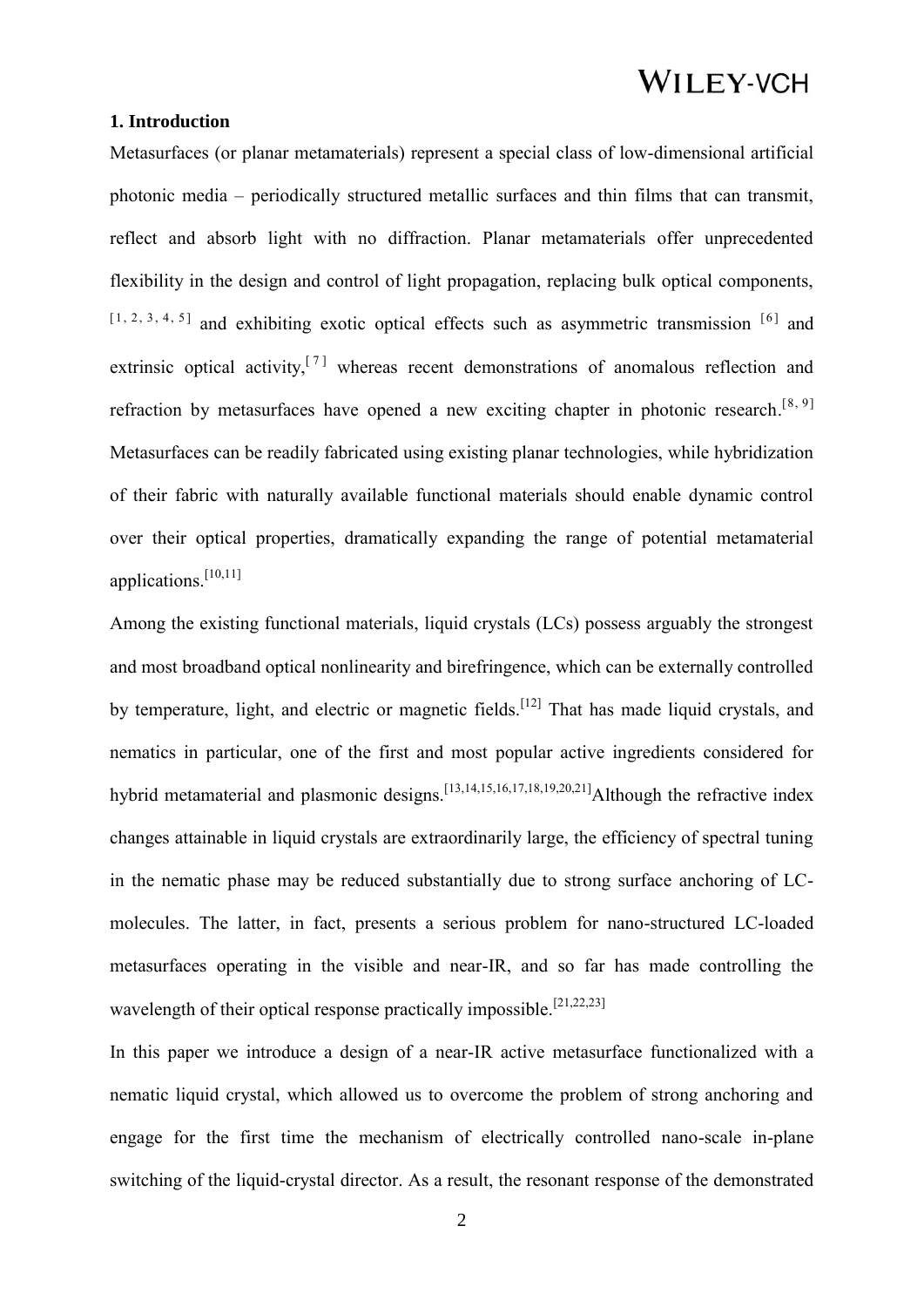metamaterial hybrid could be controlled both in terms of its magnitude and wavelength with the spectral tunability approaching the theoretical limit of 9 %.

#### **2. Active metamaterial-LC hybrid: design and fabrication**

Although the in-plane LC switching has been experimentally demonstrated on the micro-scale for applications in LC displays  $[24,25,26]$  and, recently in THz metamaterial-based modulators,  $[27]$  its practical realization on the nano-scale is not straightforward due to strong surface anchoring. The problem of anchoring in nano-structured metamaterial-LC hybrids is illustrated in **Figure 1**. It has been shown recently that upon hybridization, the orientation of LC-molecules near a metasurface is imposed by the pattern of its framework, rendering the nano-structure as an efficient alignment layer.<sup>[28]</sup> Furthermore, the bonding of LC-molecules to a metasurface appears to be robust enough to overcome the strong elastic forces characteristic of the nematic phase, and has been reported to sustain twisted ordering in the bulk of a liquid crystal when engaged in the conventional LC-cell configuration (see Figure 1a).<sup>[22,28]</sup> The combination of elastic inter-molecular coupling and robust surface alignment makes a few tens of nanometers of the LC layer adjacent to the surface inactive,  $[12, 19, 23, 29, 30]$  and this is what limits the tuneability of the nano-structured hybrid. Indeed, controlling the wavelength of its resonant response would require switching the LCdirector in the region of the strongest plasmonic fields, i.e. in the plane of the nano-structure and immediately above it, which is exactly where LC-molecules could not be re-oriented even with locally applied control fields (see Figure 1b).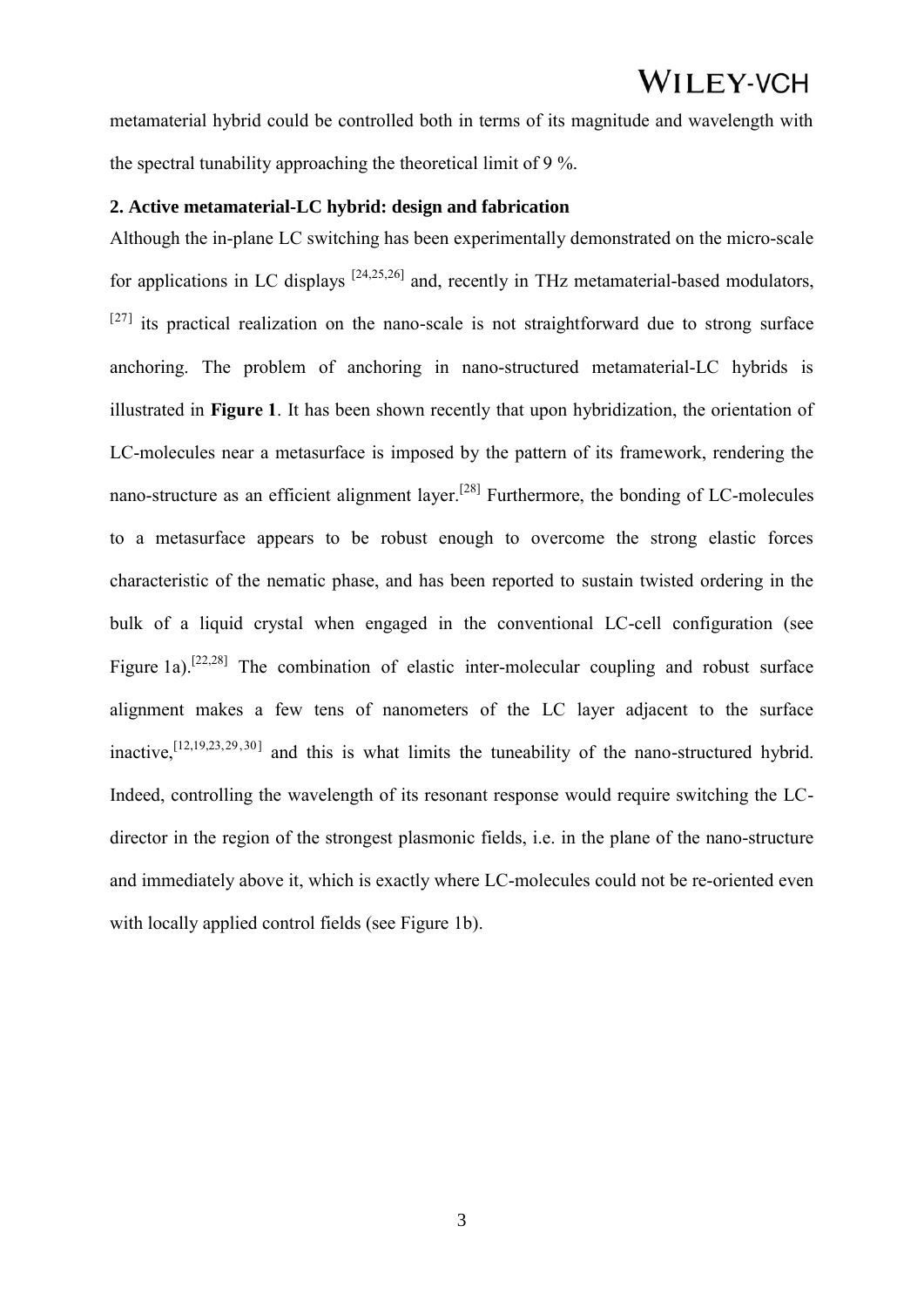

**Figure 1.** Schematic impression of a hybrid liquid-crystal cell with nano-structured metasurface electrically controlled via in-plane potentials. (a) OFF state of the cell featuring initially twisted ordering in the bulk of the liquid crystal layer. (b) ON state of the cell: liquid crystal ordering has been switched to planar (green) except for a very thin layer at the bottom (blue) with residual twist due to strong surface anchoring. (c) ON state of the cell with suspended metasurface: switching from twisted to planar state is complete both in the bulk and in the plane of the metasurface. Black arrow indicates the direction of rubbing that sets liquid crystal alignment at the top cover.

We found that by reducing the contribution of the supporting substrate to the metamaterial surface area it became possible to minimize the anchoring forces in the resulting hybrid and engage in-plane switching of the LC-director on the nano-scale (see Figure 1c). Combined with the usual volume switching, this enabled the realization of the full potential of the liquid crystal as a functional component of active metamaterial systems operating at optical frequencies.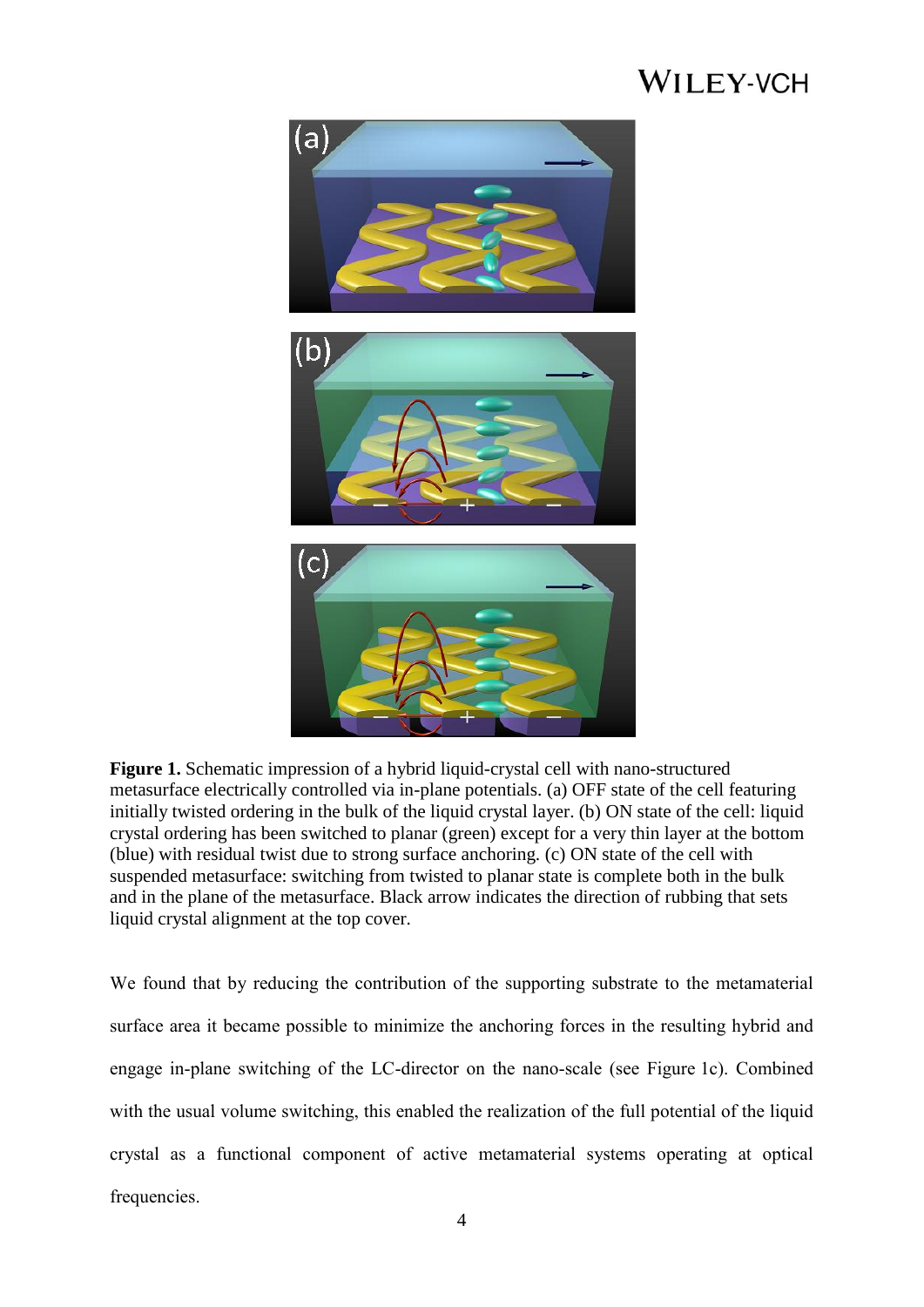

**Figure 2.** Suspended zig-zag metasurface. (a) SEM micrograph of the fabricated sample. (b) SEM micrograph of a small fragment of the metasurface taken at 52° to the structure's normal. Dashed box indicates elementary unit cell of zig-zag pattern. (c)  $\&$  (d) Images of liquid crystal-loaded metasurface in a twisted cell configuration made under a polarization optical microscope in transmission. Arrows indicate mutual orientations of the microscope's polarizer **P** and analyzer **A**. Dashed boxes indicate the area of the cell occupied by the metasurface. (e) Distribution of the amplitude of induced electric field calculated in the plane of bare metasurface at the resonant wavelength of 1.2 um. White arrows show instantaneous direction of induced electric field.

The design of our metasurface was based on a double-periodic array of connected V-shaped plasmonic resonators forming a continuous 'zig-zag'-wire pattern.<sup>[28]</sup> It was fabricated by milling, with a focused ion-beam, an 80 nm thick gold film, which had been sputtered beforehand on a 100 nm thick silicon nitride (SiN) membrane, acting as the substrate. The milling also completely removed parts of the membrane, namely in the gaps between the zigzag wires, thus yielding a gold metasurface fully suspended on SiN bridges (see **Figure 2**a). The elementary unit cell of the metamaterial array was rectangular with the size of 390 nm  $\times$ 580 nm. The wires had the width of approximately 220 nm, which rendered the pattern of the fabricated nano-structure as self-complementary (see Figure 2b). The zig-zag 'packing' of the nano-wires enabled to achieve a localized plasmonic resonance at the wavelength larger than the period of the pattern, which rendered the metasurface non-diffracting – a media of zero dimension in the direction of light propagation. The overall size of the array was 16 μm  $\times$  14 μm corresponding to approximately 10<sup>3</sup> unit cells. The odd and even nano-wires were left connected to the opposite sections of the remaining gold film, which had been split to act as macroscopic voltage terminals (as shown in Figure 2a). This allowed us to apply an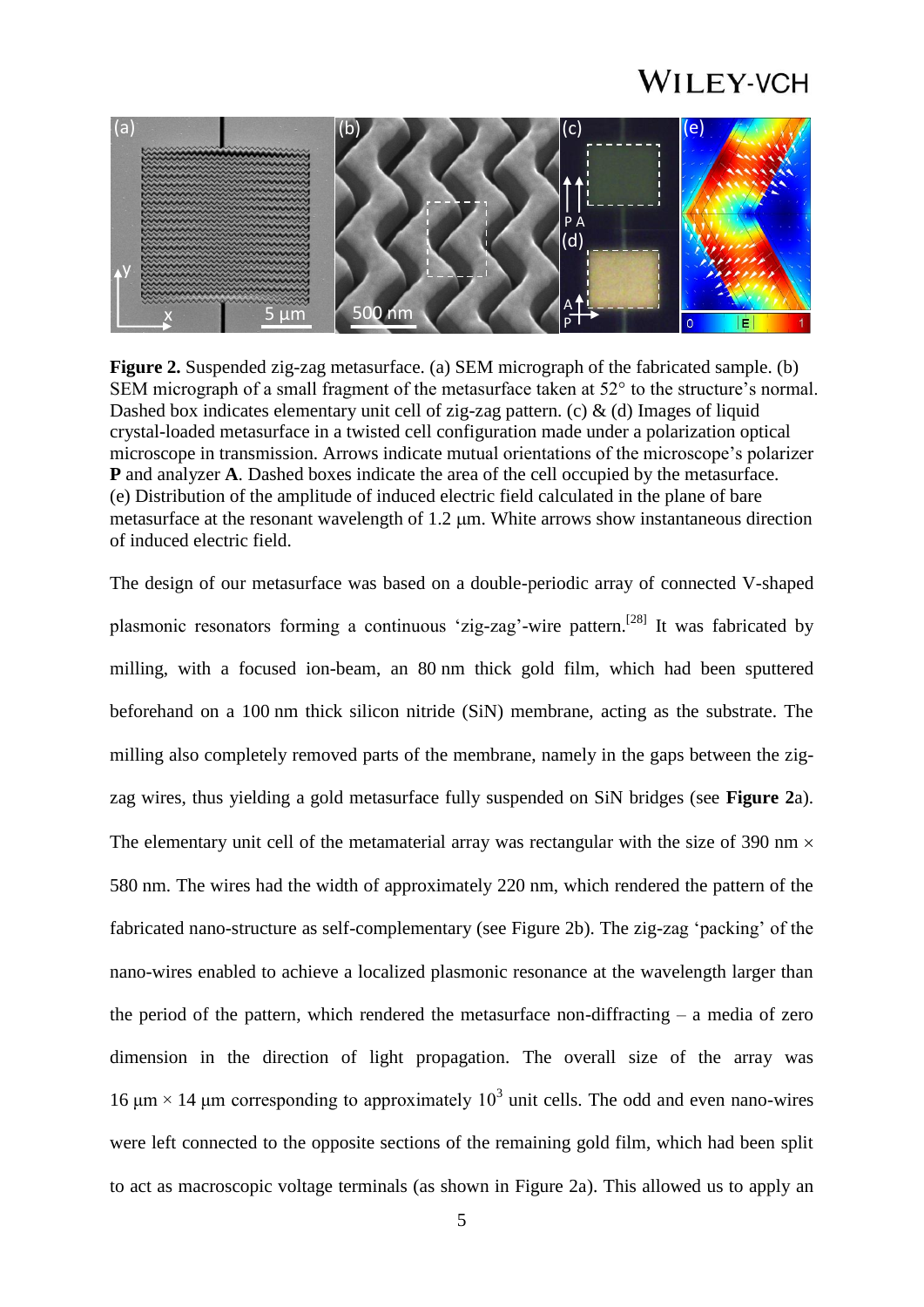electric field in the plane of the metasurface, exploiting its framework as nano-scopic control electrodes. We also fabricated a reference structure, where the gold metasurface was supported by a complete 100 nm thick SiN membrane and featured the same design and dimensions as the suspended metasurface.

The response of the metamaterial structures was characterized in transmission at normal incidence in the 800 − 2000 nm range of wavelengths using linearly polarized light. **Figure 3**a and 3b present the results of our measurements for two orthogonal polarizations that corresponded to the plane of polarization being parallel (*x*-polarization) and perpendicular (*y*polarization) to the length of the zig-zag nano-wires. The spectra of both metasurfaces feature resonant bands centered at around 1.2 μm, which appeared as either transmission pass- or stop-band depending on the incident polarization. This remarkable property is characteristic of any self-complementary anisotropic pattern and follows directly from the Babinet principle.<sup>[31]</sup> The observed resonances resulted from the excitation of standing plasmon waves in the straight segments of the zig-zag pattern and occurred when the plasmon wavelength became equal to twice the length of the individual segments.<sup>[28]</sup> The slight differences in the spectra of the suspended and reference metasurfaces are attributed to fabrication tolerances. Given the complimentary nature of the structures' transmission anisotropy, we will illustrate LC-enabled electrical tuning of the metamaterial response for *x*-polarized illumination only. Importantly, in this case the mode of excitation corresponds to the gap plasmon with its local electrical field oriented orthogonal to the nano-wires, which was confirmed by our simulation results (see Figure 2e).

Each metasurface was functionlaized with a nematic liquid crystal using the hybrid twisted cell configuration, schematically shown in Figure 1a. A 2 μm thick layer of the liquid crystal mixture E7 (Merck) was sandwiched between the metasurface and a glass slide coated with a thin film of uniformly rubbed polyimide. The latter served to align the LC-molecules in the direction of rubbing at the top of the hybrid cell. The metasurface acted as an alignment layer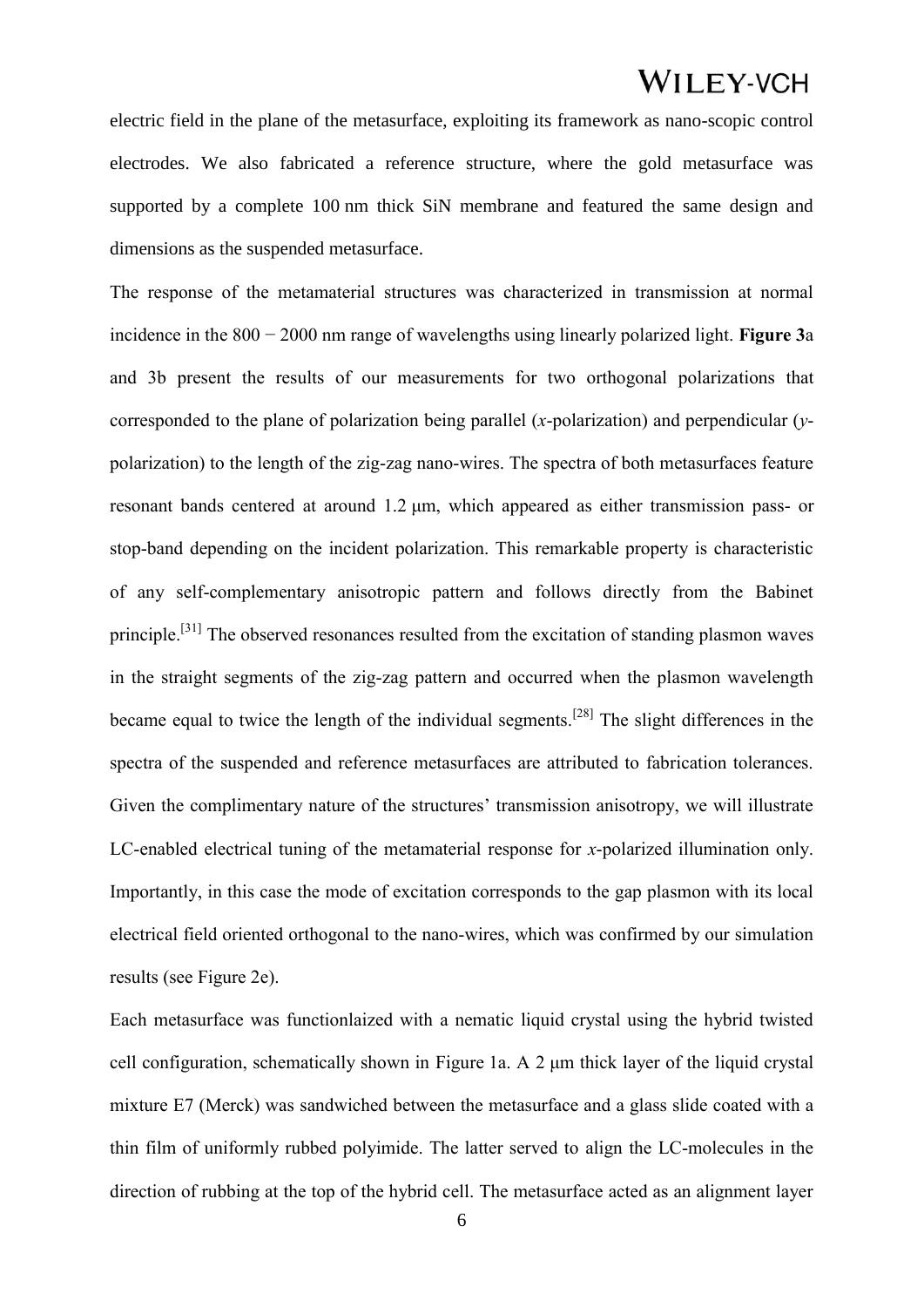at the bottom of the cell imposing the orientataion of LC molecules parallel to gold nanowires, as was previously found in  $[28, 32]$  and confirmed by our observations of the resonance shift below. The zig-zag pattern was oriented orthogonal to the direction of rubbing of the cover glass, which introduced a twist in the elastic ordering of the liquid crystal layer.<sup>[28]</sup> The advantage of the twisted cell configuration was twofold: (i) the induced ordering of the liquid crystal suppressed the formation of domains and microscopic LC-defects (which would reduce the transparency of the hybrid due to parasitic light scattering), and (ii) the elastic deformation associated with the twisted nematic state naturally reduced the torque required for switching the LC-molecules in the plane of the metasurface.

The high quality of the assembled hybrid cells was visually confirmed in transmission using a polarization optical microscope (see Figure 2c and 2d). The cells appeared as uniform defectfree rectangular patches that changed their brightness in a wide range depending on the mutual orientation of the polarizer and analyzer. The dark state was observed when the polarizer and analyzer were aligned (Figure 2c), while the bright state – when the two were crossed (Figure 2d). The residual transmittance in Figure 2c was the result of a slight misalignment between the direction of rubbing of the cover glass and the zig-zag pattern. This misalignment, however, could not significantly impact the in-plane switching, as its mechanism does not relay on achieving the perfect (90°) twist in the bulk of the nematic.

#### **3. Results and discussion**

Figure 3c and 3d show transmission spectra of LC-loaded metasurfaces that were measured for a potential difference in the range from 0 to 2.7 V applied across the gaps of the zig-zag pattern. To avoid the accumulation of an electric charge and, correspondingly, the appearance of a double-charged layer at the interface between the liquid crystal and electrodes we employed a common driving scheme, where the sign of the control voltage is alternated with the frequency of 1 kHz. The samples were illuminated from their bottom side so that light propagated through the metamaterial structure first before entering LC-layer. This ensured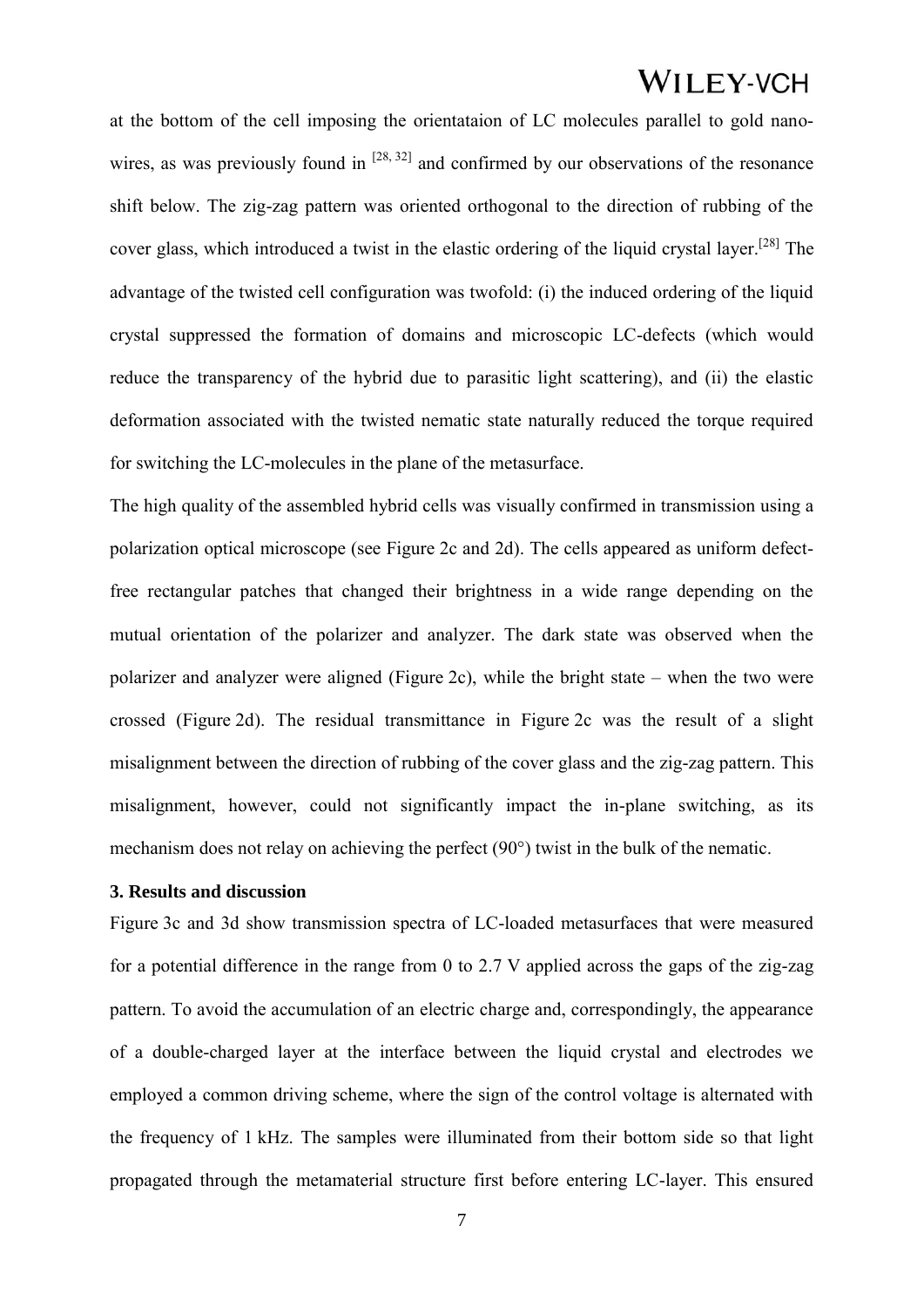that any changes of the polarization state of light induced by the *bulk* of the liquid crystal had no effect on the excitation of the metasurfaces. Furthermore, since the detector was polarization insensitive, changes in the LC birefringence could not contribute to the modifications of the spectra described below. At 0 V the transmission pass-band of both samples appeared red-shifted by about 300 nm  $(\sim 24\%)$  with respect to that of the bare metasurfaces. The direction of the shift was consistent with an increase of the average refractive index in the vicinity of the gold nano-wires due to the addition of the liquid crystal. The magnitude of the shift corroborates the observation made earlier that the molecules of the liquid crystal tend to align parallel to the nano-wires. Indeed, if we assume the local refractive index of E7 (which replaces air) to be ordinary  $n_0 = 1.50$ , <sup>[33]</sup> and given that the refractive index of the substrate  $n_{\text{SiN}} = 1.98^{34}$  the corresponding increase of the average index is estimated to be 25 %.

The application of an electrical field was seen to further change the transmission spectra of both metasurfaces, but the changes followed different trends. In the case of the suspended nano-structure two distinct stages of tuning could be identified (see Figure 3c and S1a). The first stage corresponded to a gradual decrease of the transmittance with increasing voltage in the range from 0 to about 1.5 V. When the voltage exceeded 1.5 V the resonance started to shift towards longer wavelengths, which signified the onset of the second stage – spectral tuning. At 2.7 V the magnitude of the spectral shift was seen to reach  $\sim$ 110 nm (7 %). In the case of the reference metasurface we observed only a gradual decrease of its transmittance (see Figure 3d and S1b).

Clearly, electrically controlled red-shift must have resulted from a further increase of the effective dielectric constant near the suspended gold nano-wires, which could happen only if the applied field had re-oriented some of the LC-molecules in the plane of the metasurface. Assuming that the refractive index of  $E7$  switched from ordinary,  $n_0$ , to extraordinary,  $n_e = 1.70$ , <sup>[33]</sup> everywhere around the nano-wires (including the gaps), we estimated the upper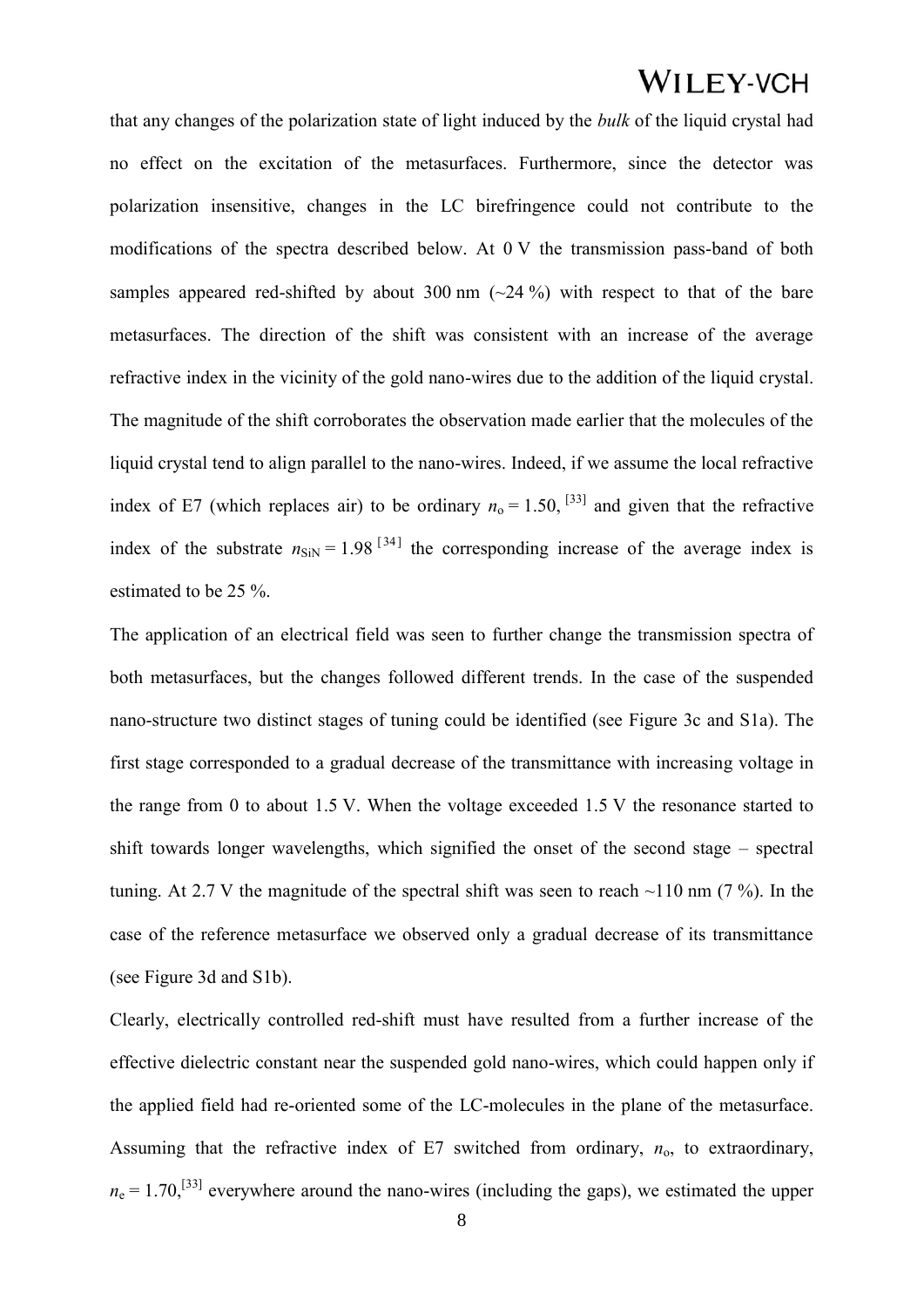limit for the average refractive index change to be 9 %. The estimate is in very good agreement with the value of the observed shift, which suggests that the suspended design had enabled almost complete in-plane switching of the liquid crystal. The decrease of the transmittance observed in both cases is attributed to the bulk LC switching, when stray electric fields produced by in-plane electrode configuration alter elastic ordering of LCmolecules in the volume of the twisted cell (see illustrations in Figure 1). The ordering begins to untwist near the surface of the glass cover, since here the LC-director is nearly parallel to the horizontal component of the field and therefore is easier to re-orient. With increasing voltage, the stray fields affect deeper layers of the cell where elastic forces are stronger, and the induced new (planar) LC state gradually propagates towards the metasurface. It should be mentioned that the absence of in-plane switching in the reference case cannot be attributed to the stray surface conductance of the SiN membrane or short-circuits that might potentially weaken the applied electric field. The latter would result in local heating of the liquid crystal and lead to disturbances easily detectable under the microscope. Furthermore, lowering the ingap voltage would also reduce the strength of stray electric fields and hence lessen the effect of the bulk switching.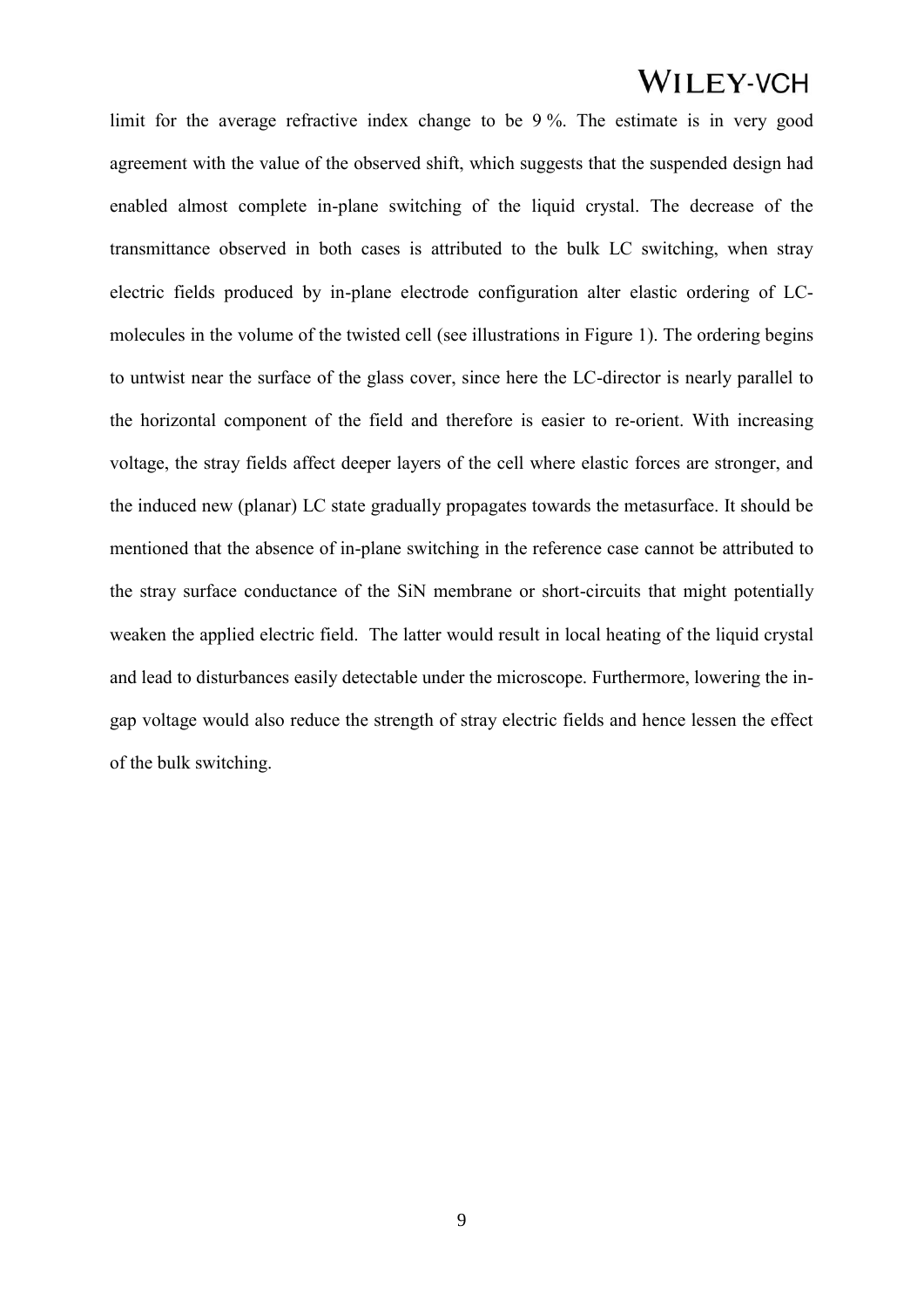

**Figure 3.** Electrically tunable near-IR response of zig-zag metasurfaces. (a)  $\&$  (b) Transmission spectra of correspondingly suspended and reference bare metasurfaces measured for *x*- and *y*-polarization. (c)  $\&$  (d) Transmittance of hybrid liquid-crystal cells with correspondingly suspended and reference metasurfaces measured for *x*-polarization as a function of wavelength and potential difference applied between zig-zag nano-wires. Dashed line indicates the transition between two regimes of electrical tuning corresponding to volume and in-plane switching of the hybrid cell.

The microscopic nature of the switching mechanisms was confirmed numerically by simulating electrically induced elastic distortions of the liquid crystal for the hybrid-cell configuration. Given that the re-orientation of LC molecules happened on the scale much smaller than the size of the metamaterial unit cell, the metasurfaces could be modeled as periodic grids of straight nano-wires. This allowed us to reduce the complexity of the problem and perform rigorous simulations in just two dimensions. With periodic boundary conditions applied to their sidewalls, the simulated domains accurately represented the cross-sections of the fabricated cells, both in terms of their geometry and dimensions (see **Figure 4**a). The width of each domain was set to two periods of the corresponding metasurface, which accounted for the periodicity of the spatially alternating potential applied to the nano-wires.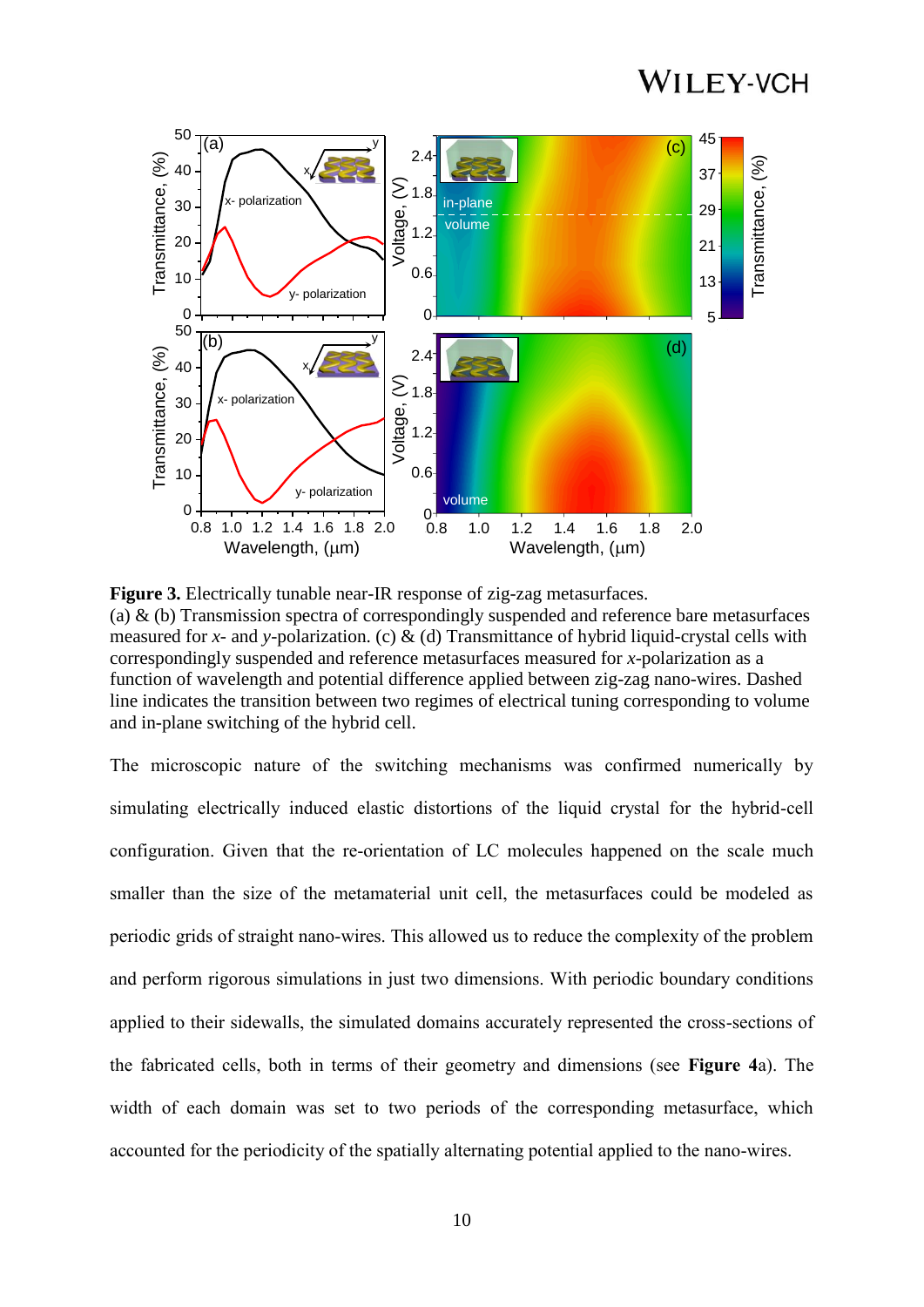The LC-director field **n** was characterized by two angles, θ and φ. The former (polar angle) described the local orientation of the director in the plane of the cross-section (*yz*-plane), while the latter (azimuthal angle) – in the plane parallel to the metasurface, i.e. *xy*-plane. The spatial dependences of  $\theta$  (*y*, *z*) and  $\phi$  (*y*, *z*) were obtained by minimizing numerically the liquid-crystal free-energy functional rystal free-energy functional<br>  $\frac{K_1}{2} (\nabla \cdot \mathbf{n})^2 + \frac{K_2}{2} (\mathbf{n} \cdot [\nabla \times \mathbf{n}])^2 + \frac{K_2}{2}$ 

liquid-crystal free-energy functional  
\n
$$
F = \int_{V} \left\{ \frac{K_1}{2} (\mathbf{\nabla} \cdot \mathbf{n})^2 + \frac{K_2}{2} (\mathbf{n} \cdot [\mathbf{\nabla} \times \mathbf{n}])^2 + \frac{K_3}{2} (\mathbf{n} \times [\mathbf{\nabla} \times \mathbf{n}])^2 - \frac{1}{2} \varepsilon_0 \Delta \varepsilon (\mathbf{E} \cdot \mathbf{n})^2 \right\} dV ,
$$
\n(1)

where  $K_{1,2,3}$  are the elastic constants of the liquid crystal and  $\Delta \varepsilon$  is its DC dielectric anisotropy.<sup>4</sup>

Supported by the experimental findings,  $[28,32]$  our model assumed strong anchoring of LCmolecules at the surfaces of the nano-wires and membrane with local orientation of the director corresponding to  $\varphi = 0$  (parallel to the nano-wires). In the case of the suspended metasurface the gaps were assumed to be partially infiltrated with the liquid crystal, which had formed *free* flat surfaces terminating at the border between the SiN bridges and nanowires (see Figure 4a). This assumption was verified by a close inspection of the sample under a polarization microscope, which reviled no traces of the liquid crystal on silicon-nitride side of the metasurface. Furthermore, additional simulations showed that the complete infiltration could not significantly affect the in-plane re-orientation of LC molecules, leading only to a slight delay of the bulk switching onset in terms of the bias voltage (see **Figure S2**). To further simplify our model, the effect of the alignment layers at the top of the cells was introduced through the strong-anchoring boundary condition with the orientation of the LCdirector corresponding to  $\varphi = \pi/2$  (orthogonal to the nano-wires).

The free-energy functional (1) was minimized using FEM-based solver implemented in COMSOL Multiphysics. The software was also used for calculating the spatial distribution of the control electric field, which had been coupled with the functional through a LC dielectric tensor. The results of our simulations are presented in Figure 4b. At 0 V the entire bulk of the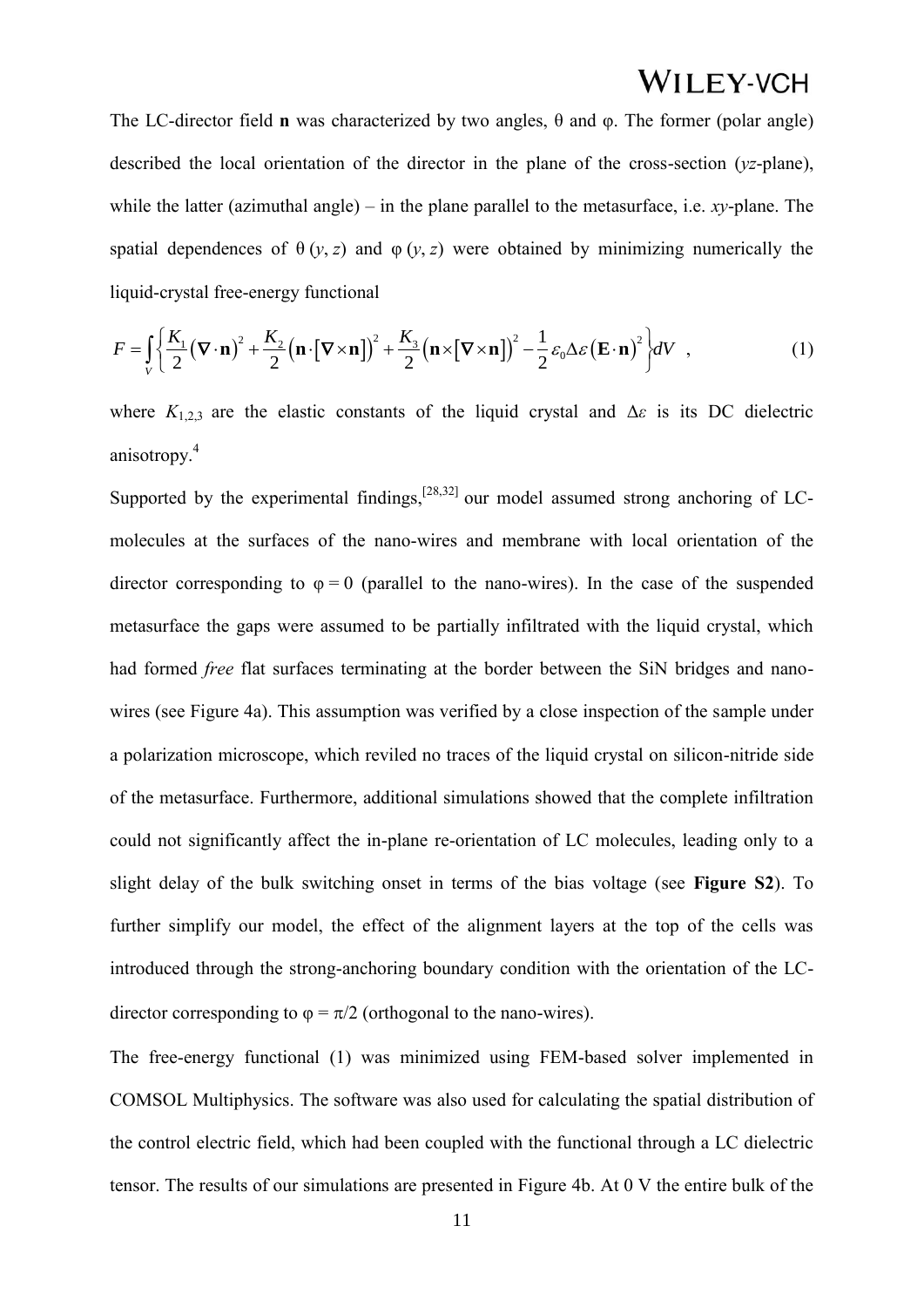hybrids cells appears in the twisted state, which may be seen as a gradual variation of colours from red ( $\varphi = \pi/2$ ) to blue ( $\varphi = 0$ ), or as a change of the in-plane component of **n** (shown as arrows) across the height of the simulated domains. With increasing voltage the red-shaded region corresponding to the LC planar state (arrows of maximal length) progressively expands towards the bottom of the cells and at 2 V completely replaces the twisted state above the suspended metasurface.

The evolution of the liquid-crystal ordering in both cells is further illustrated in Figure 4c in terms of the propagation of an effective interface between planar and twist regions defined by the  $\varphi = \pi/4$  plane. Clearly, in the case of the suspended metasurface the changes are always seen at lower voltage. The transition between the volume and in-plane LC switching regimes takes place when the interface reaches the bottom of the cell. For the suspended metasurface this happens at around 1.5 V, which agrees well with the experimental observation. In the reference case, however, the interface does not seem to reach the metasurface below 2.7 V, so that a thin layer of the twisted liquid crystal is always present above the nano-structure.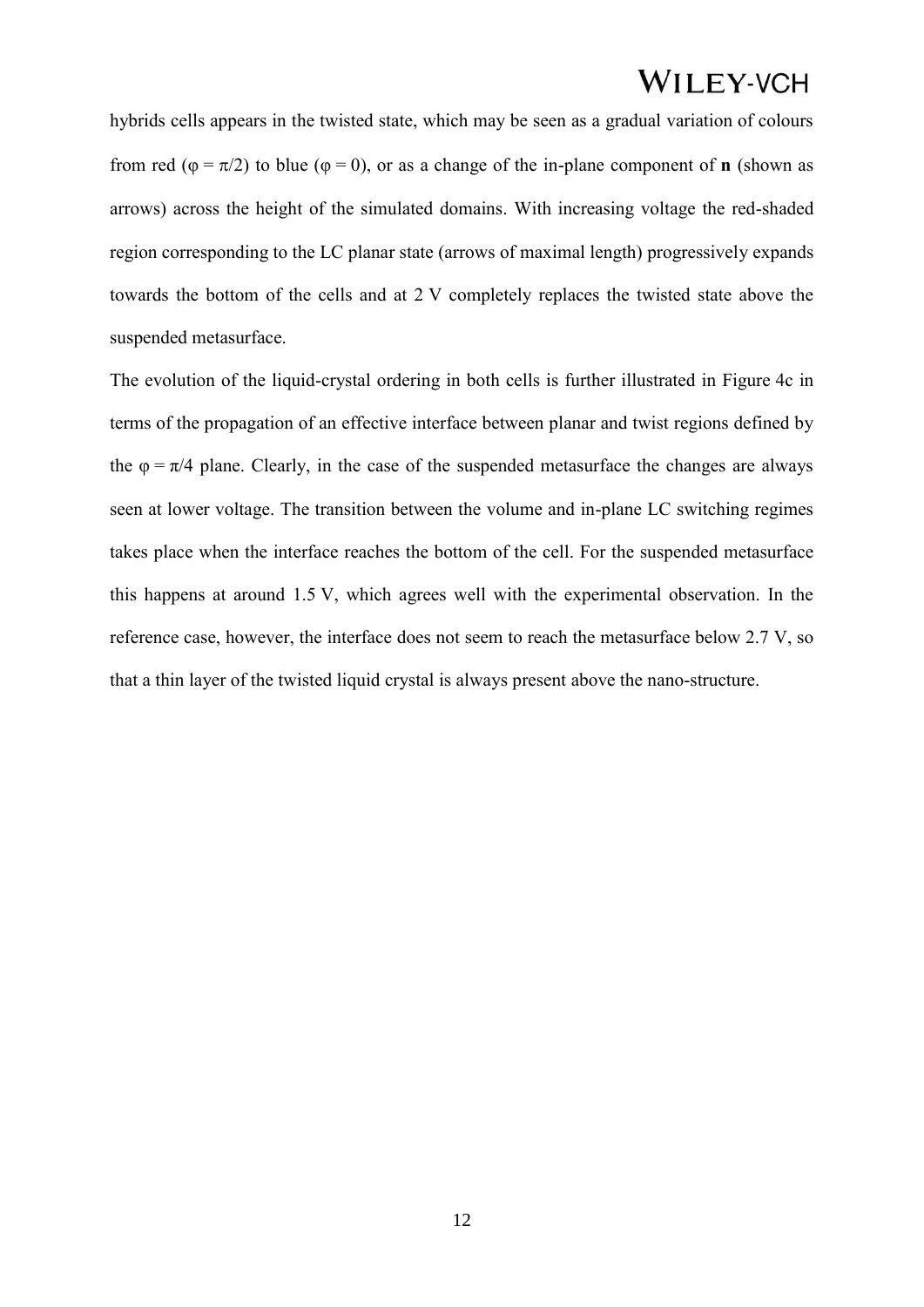

**Figure 4.** Electrically induced elastic distortions of liquid crystal in hybrid twisted cells. (a) Schematic of the simulation domain representing a two-period wide cross-section of the hybrid cell with suspended metasurface. (b) Spatially dependent orientation of LC-director above suspended and reference metasurfaces calculated for 0, 1.0, 1.5 and 2.0 V of the potential difference applied between their nano-wires. Colour maps show spatial variations of the director's azimuthal angle  $\varphi$ , where  $\varphi = 0$  and  $\varphi = \pi/2$  correspond to the director being orthogonal and parallel to the plane respectively. Arrows represent local projections of the director onto the plane of the plot. (c) Location of the effective interface between planar and twisted liquid crystal (the  $\varphi = \pi/4$  plane) as a function of applied voltage. Propagation of the interface was evaluated along the vertical cross-section indicated in panel (a) by the dashed line.

#### **4. Conclusions**

In conclusion, we proposed and realized a design for an active near-IR metasurface, functionalized with a layer of nematic liquid crystal, that for the first time fully engaged the mechanism of electrically controlled nano-scale in-plane switching of LC-director. Our design exploited the combination of suspended plasmonic resonators and twisted liquid crystal, which enabled us to minimize the detrimental effect of strong surface anchoring of LCmolecules. As the result, the resonant response of the fabricated metamaterial hybrid could be controlled both in terms of its magnitude and wavelength. In particular, the spectral tuning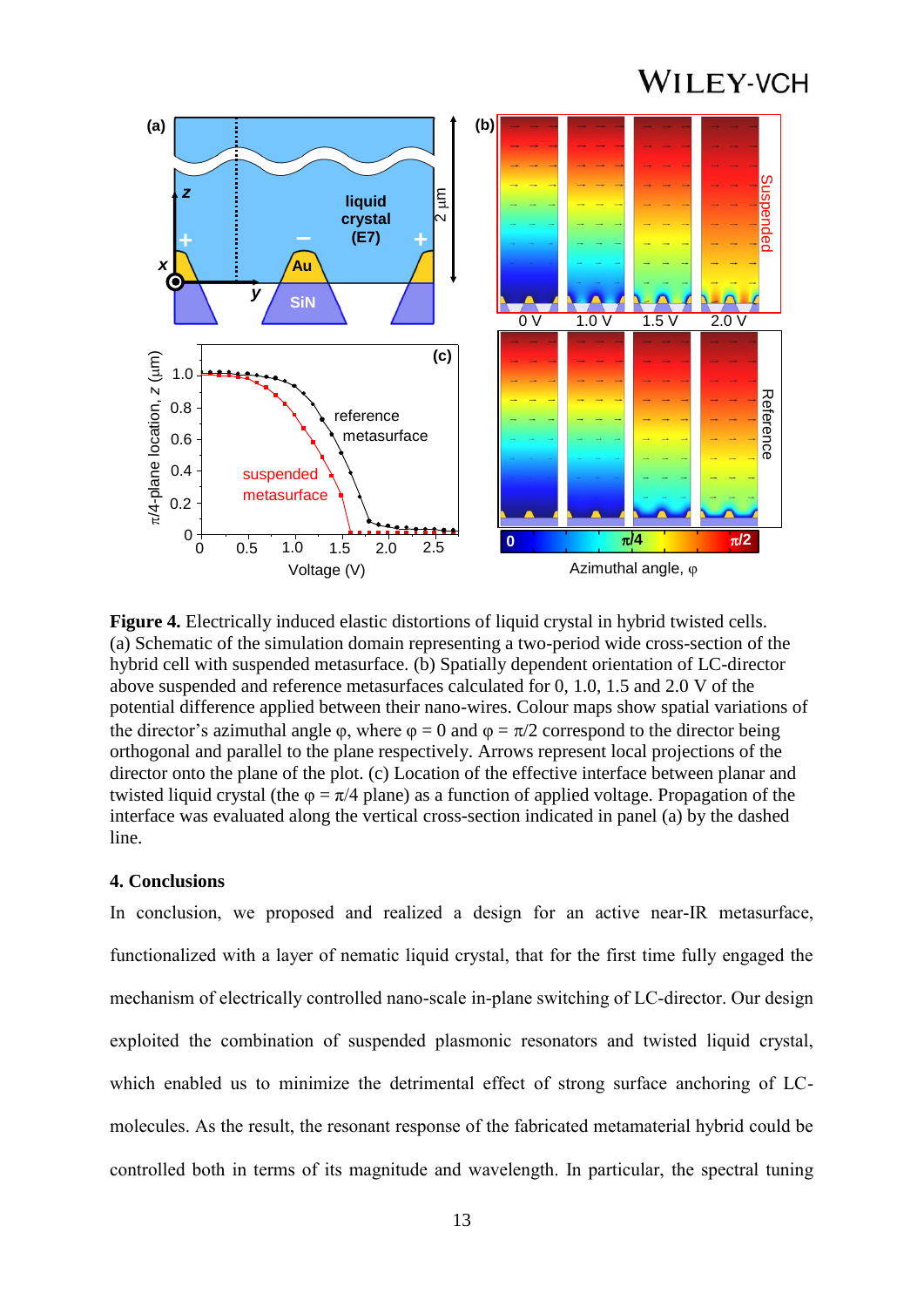was experimentally observed for the different levels of applied voltage in the range 1.5 – 2.7 V, where it reached 110 nm ( $\sim$  7 %). The microscopic nature of the two-way control mechanism was confirmed numerically by simulating re-orientation of LC-director in the hybrid structure in the presence of an applied DC electric field. The approach demonstrated here thus allowed us to utilize the full potential of liquid crystals as the functional component of active metamaterial systems operating at optical frequencies, which paves the way towards the development of compact multifunctional metamaterial-based photonic modulators and switches. The range of potential applications of the demonstrated concept might be readily expanded by introducing an asymmetry or structural gradient into the fabric of the zig-zag metasurface, which will turn it into a tunable ultra-thin polarization control element, or enable active control of optical wavefronts and beam steering. We also anticipate that by engaging LC switching at the nano-scale one may achieve a faster response compared to that of the common bulk LC switching schemes.

#### **Acknowledgements**

This work is supported by the UK's Engineering and Physical Sciences Research Council through Career Acceleration Fellowship (V.A.F.), Programme grant EP/G060363/1 and grant EP/J012874/1, by the Royal Society, and by the MOE Singapore grant MOE2011-T3-1-005.

> Received: ((will be filled in by the editorial staff)) Revised: ((will be filled in by the editorial staff)) Published online: ((will be filled in by the editorial staff))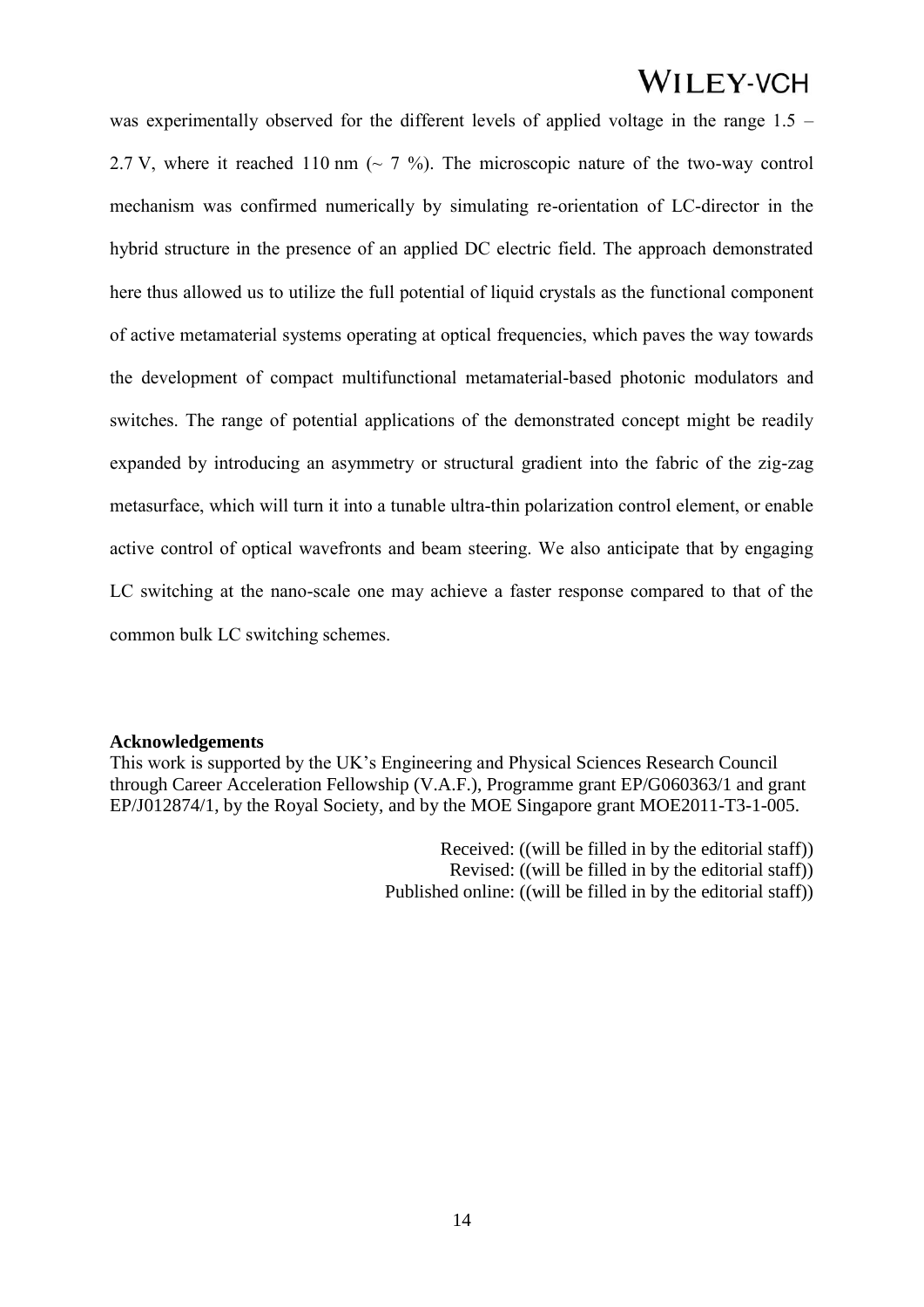**An active liquid crystal-loaded near-IR planar metamaterial with the resonant response that can be electrically controlled in terms of its magnitude and wavelength is experimentally demonstrated.** The mechanism of two-way control exploits reversible inplane electrical switching of liquid-crystal director, which has been implemented at the nanoscale for the first time and confirmed by modelling elastic distortions of the liquid crystal.

#### **Tunable metamaterials, nano-structured metasurfaces, liquid crystal hybrid metamaterials.**

O. Buchnev\*, N. Podoliak, M. Kaczmarek, N. I. Zheludev,V. A. Fedotov\*

### **Electrically Controlled Nano-structured Metasurface Loaded with Liquid Crystal: towards Multifunctional Photonic Switch**

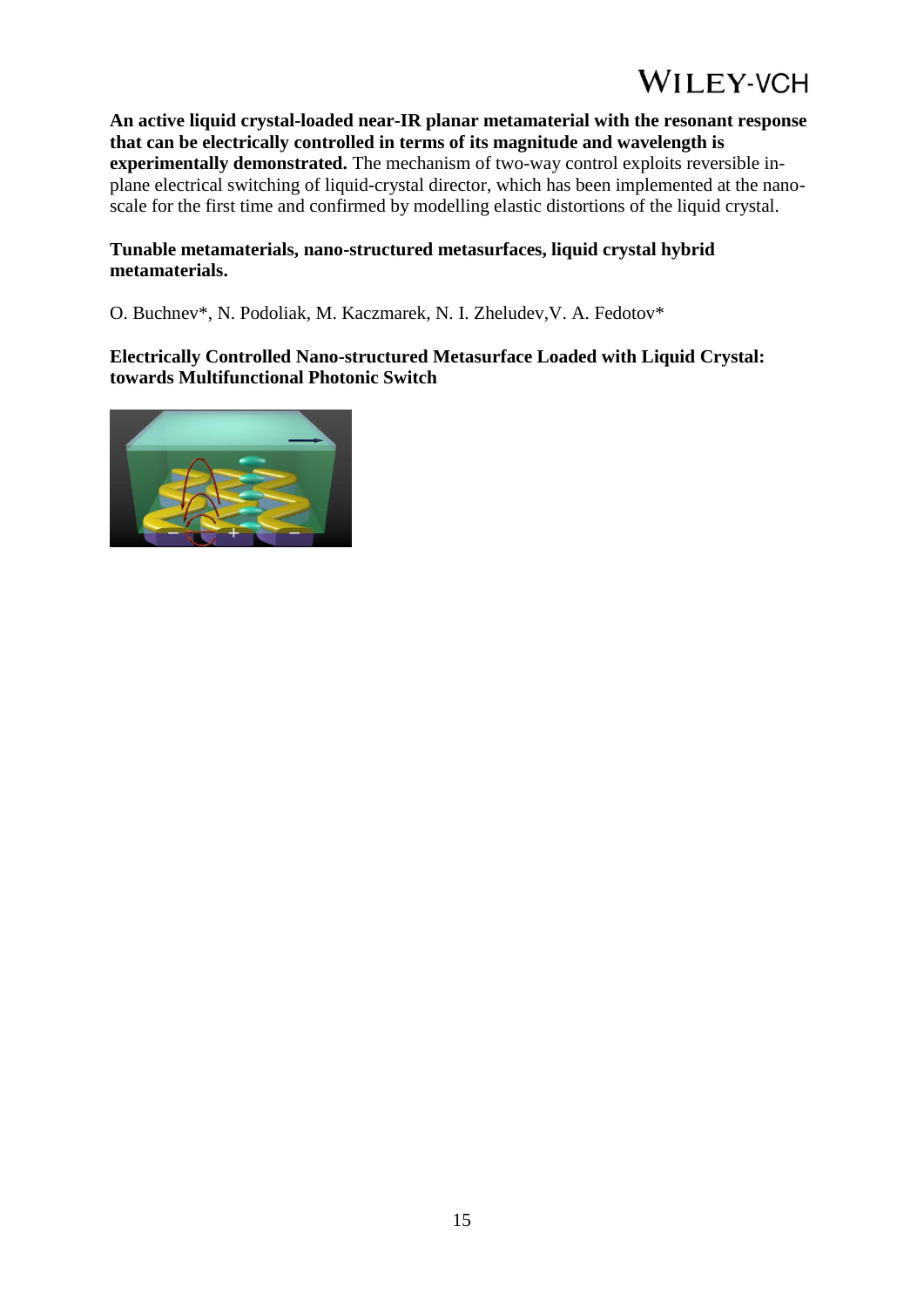- [1] E. Plum, V. A. Fedotov, A. S. Schwanecke et al., *Appl. Phys. Lett*. **2007**, *90*, 223113.
- [2] F. M. Huang, T. S. Kao, V. A. Fedotov et al., *Nano Lett.* **2008**, *8*, 2469.
- [3] F. Aieta, P. Genevet, M. A. Kats et al., *Nano Lett.* **2012**, *12*, 4932.
- [4] S. Ishii, V. M. Shalaev, A. V. Kildishev, *Nano Lett.* **2013**, *13*, 159.
- [5] T. Roy, E. T. F. Rogers, N. I. Zheludev, *Opt. Express.* **2013**, *21*, 7577.
- [6] A. S. Schwanecke, V. A. Fedotov, V. V. Khardikov et al., *Nano Lett.* **2008**, *8*, 2940.
- [7] E. Plum, X.-X. Liu, V. A. Fedotov et al., *Phys. Rev. Lett.* **2009**, *102*, 113902.
- [8] N. Yu, P. Genevet, M. A. Kats et al., *Science.* **2011**, *334*, 333.
- [9] A. V. Kildishev, A. Boltasseva, V. M. Shalaev, *Science.* **2013**, *339*, 6125.
- [10] N.I. Zheludev, *Science.* **2010**, *328*, 582.

1

- [11] N. I.Zheludev, Y. S. Kivshar, *Nat. Mater*. **2012**, *11*, 917.
- [12] P. G.de Gennes, J. Prost, *The Physics of Liquid Crystals*, Oxford U. Press, 1995.
- [13] F. Zhang, Q. Zhao, L. Kang, D. P. Gaillot, X. Zhao, J. Zhou, D. Lippens, *Appl. Phys. Lett.* **2008**, *92*, 193104.

[14] Q. Zhao, L. Kang, B. Du, B. Li, J. Zhou, H. Tang, Z. Liang, B. Zhang, *Appl. Phys. Lett.* **2007**, *90*, 011112.

[15] F. Zhang, W. Zhang, Q. Zhao, J. Sun, K. Qiu, J. Zhou, D. Lippens, *Opt. Express.* **2011**, *19*, 1563.

[16] Sh. Xiao, U. K. Chettiar, A. V. Kildishev, V. Drachev, I. C. Khoo, V. M. Shalaev, *Appl. Phys. Lett.* **2009**, *95*, 033115.

[17] B. Kang, J. H. Woo, E. Choi, H. H. Lee, E. S. Kim, J. Kim, T.-J. Hwang, Y.-S. Park, D. H. Kim, J. W. Wu, *Opt. Express.* **2010**, *18*, 16492.

[18] Y. J. Liu, G. Y. Si, E. S. P. Leong, N. Xiang, A. J. Danner, J. H. Teng, *Adv. Mater.* **2012**, *24*, 131.

[19] A. Minovich, J. Farnell, D. N. Neshev, I. McKerracher, F. Karouta, J. Tian, D. A. Powell, I. V. Shadrivov, H. H. Tan, C. Jagadish, Yu. S. Kivshar, *Appl. Phys. Lett.* **2012**, *100*, 121113.

[20] P. R. Evans, G. A. Wurtz, W. R. Hendren, R. Atkinson, W. Dickson, A. V. Zayats, R. Pollard, *Appl. Phys. Lett*. **2007**, *91*, 043101.

[21] P. A. Kossyrev, A. J. Yin, S. G. Cloutier, D. A. Cardimona, D. H. Huang, P. M. Alsing, J. M. Xu, *Nano Letts*, **2005**, *5*, 1978.

[22] M. Decker, Ch. Kremers, A. Minovich, I. Staude, A. E. Miroshnichenko, D. Chigrin, D. N. Neshev, Ch. Jagadish, Yu. S. Kivshar, *Opt. Express*. **2013**, *21*, 8879.